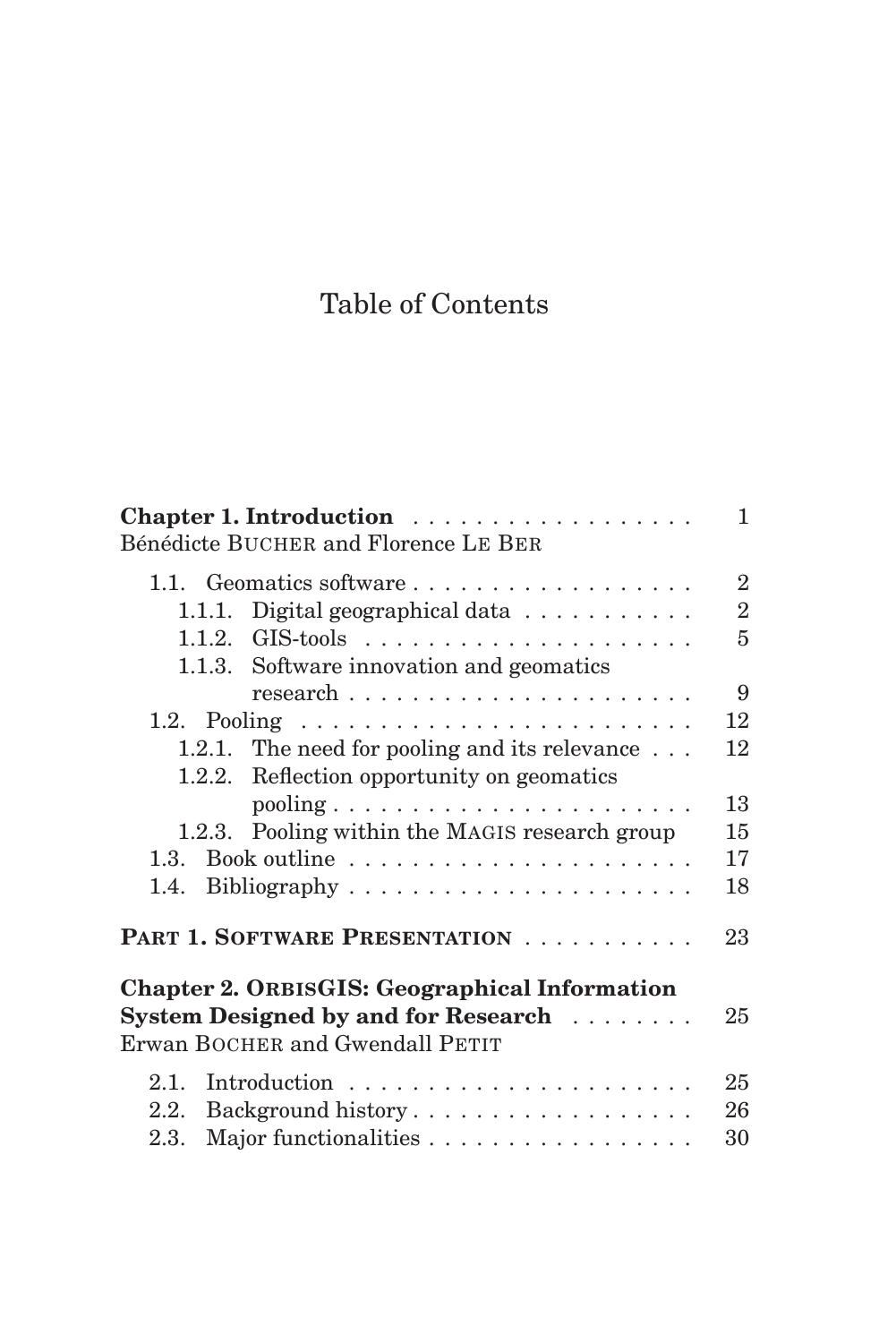## vi Innovative Software Development in GIS

|      | 2.3.1. Language and spatial analysis $\dots \dots$                                            | 30 |
|------|-----------------------------------------------------------------------------------------------|----|
|      | Representation: style and cartography<br>2.3.2.                                               | 35 |
|      | Other functionalities<br>2.3.3.                                                               | 36 |
|      | 2.3.3.1. Visualization                                                                        | 36 |
|      |                                                                                               | 37 |
|      |                                                                                               | 38 |
| 2.4. | Architecture and graphical interface                                                          | 39 |
|      | 2.4.1. Architecture and models                                                                | 39 |
|      | 2.4.1.1. Creating a plugin $\dots \dots \dots \dots$                                          | 40 |
|      | 2.4.1.2. Manipulating data                                                                    | 41 |
|      | 2.4.2. Graphical interface                                                                    | 47 |
|      | 2.4.2.1. The GeoCatalog $\ldots \ldots \ldots \ldots$                                         | 47 |
|      | 2.4.2.2. The GeoCognition $\ldots \ldots \ldots \ldots$                                       | 47 |
|      | 2.4.2.3. The Map and the TOC $\dots \dots \dots$                                              | 48 |
| 2.5. |                                                                                               | 48 |
|      | Spatial diachronic analysis of<br>2.5.1.                                                      |    |
|      | urban sprawl                                                                                  | 48 |
|      | Spatial hydrologic analysis<br>2.5.2.                                                         | 51 |
|      | 2.5.3.                                                                                        | 56 |
|      | $2.5.3.1. Geocoding \dots \dots \dots \dots \dots \dots$                                      | 57 |
|      | 2.5.3.2. Geographical rectification                                                           | 57 |
| 2.6. | Community                                                                                     | 61 |
| 2.7. | Conclusion and perspectives                                                                   | 63 |
| 2.8. | Acknowledgments                                                                               | 64 |
| 2.9. |                                                                                               | 64 |
|      | <b>Chapter 3. GEOXYGENE: an Interoperable</b><br><b>Platform for Geographical Application</b> | 67 |
|      | Éric GROSSO, Julien PERRET and Mickaël BRASEBIN                                               |    |
| 3.1. |                                                                                               | 67 |
| 3.2. |                                                                                               | 68 |
| 3.3. | Background history<br>Major functionalities and examples of use                               | 69 |
|      | Generic functionalities<br>3.3.1.                                                             | 70 |
|      | 3.3.2. Use case: building data manipulation                                                   | 70 |
|      |                                                                                               | 70 |
|      | $3.3.2.1. \text{ Data} \dots \dots \dots \dots \dots \dots \dots \dots$                       |    |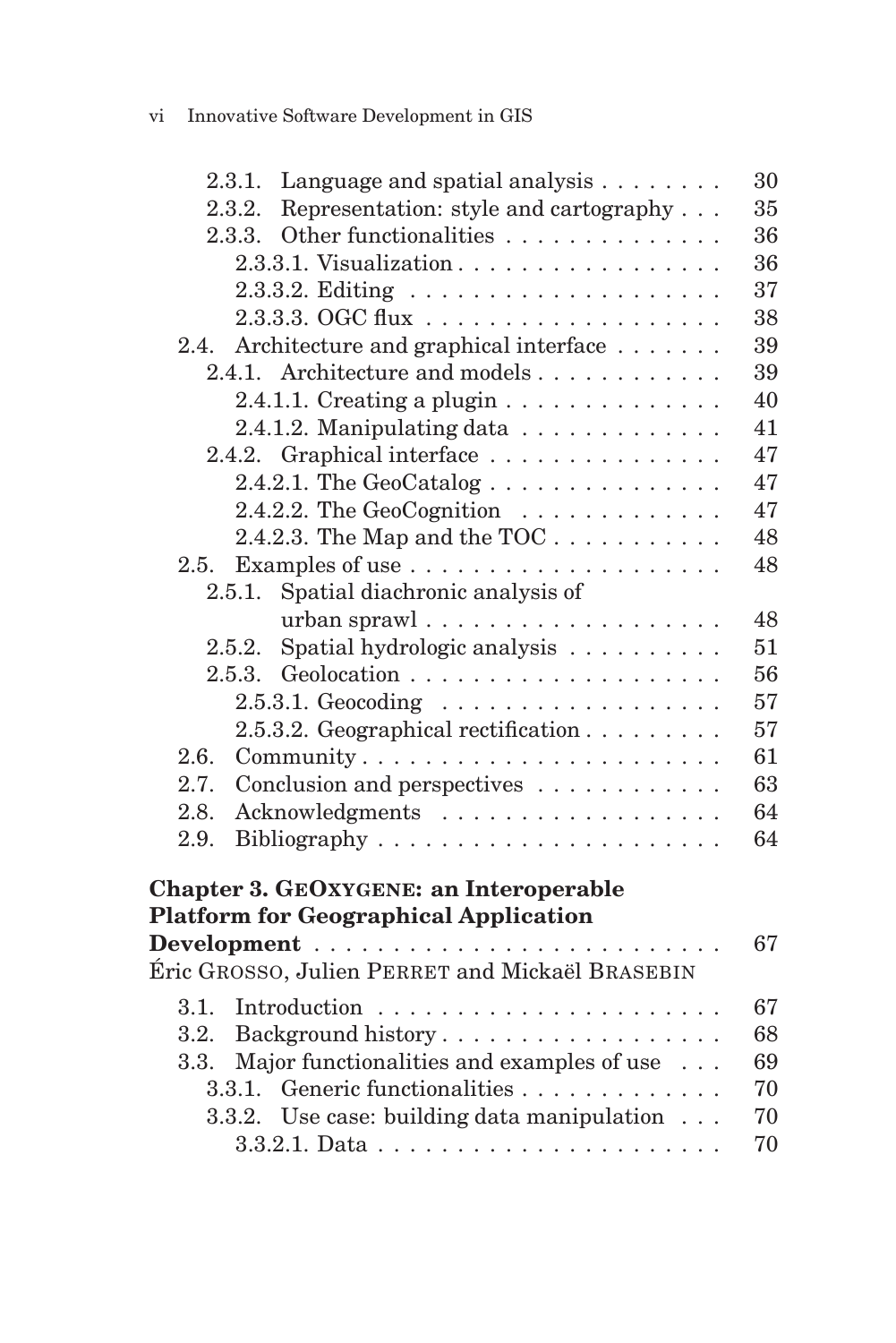| 3.3.2.2. The data schema: the                            |     |
|----------------------------------------------------------|-----|
| Building class                                           | 72  |
| 3.3.2.3. Object-relational mapping with OJB              | 73  |
| 3.3.2.4. A processing example: building                  |     |
| urban areas                                              | 73  |
| 3.4.                                                     | 75  |
| 3.4.1.                                                   | 76  |
| 3.4.2.<br>First applicative layer: the basic             |     |
|                                                          | 77  |
| Second applicative layer: the expert<br>3.4.3.           |     |
| applications $\ldots \ldots \ldots \ldots \ldots \ldots$ | 78  |
| $3.4.3.1.$ Semiology modules $\dots \dots \dots \dots$   | 80  |
| 3.4.3.2. GEOXYGENE 3D module                             | 80  |
| 3.4.3.3. GEOXYGENE spatiotemporal                        |     |
|                                                          | 82  |
| Communities<br>3.5.                                      | 84  |
| 3.6.                                                     | 86  |
| 3.7.                                                     | 88  |
|                                                          |     |
| <b>Chapter 4. Spatiotemporal Knowledge</b>               |     |
| Representation in AROM-ST                                | 91  |
| Bogdan MOISUC, Alina MIRON, Marlène                      |     |
| VILLANOVA-OLIVIER and Jérôme GENSEL                      |     |
| 4.1.                                                     | 91  |
| 4.2.<br>From AROM to AROM-ST                             | 93  |
| AROM in context: a knowledge<br>4.2.1.                   |     |
| representation tool                                      | 93  |
| 4.2.2.                                                   | 95  |
| 4.2.3. Why a spatiotemporal extension? $\dots$ .         | 96  |
|                                                          | 96  |
| 4.2.3.2. AROM's contribution $\ldots \ldots \ldots$      | 97  |
| 4.3.                                                     | 100 |
|                                                          | 100 |
| Objects and time relationships<br>4.3.2.                 | 102 |
| 4.3.3. Space and time types $\dots \dots \dots \dots$    | 107 |
| Spatial modeling example with AROM<br>4.3.4.             | 108 |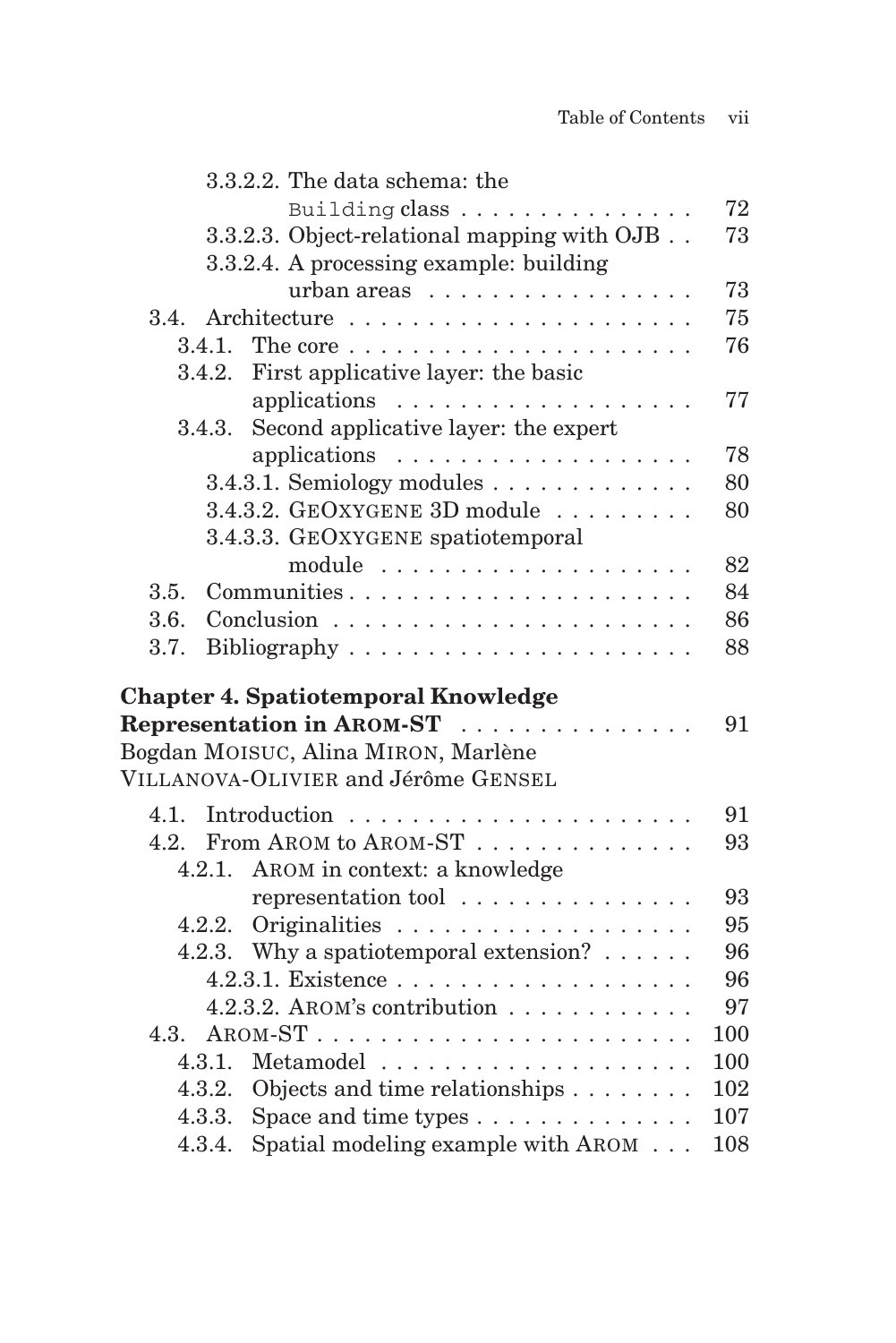| From AROM-OWL to ONTOAST<br>4.4.                         | 112 |
|----------------------------------------------------------|-----|
| 4.5.                                                     | 113 |
| 4.6.<br>Community                                        | 115 |
| 4.7.<br>Conclusions and prospects                        | 116 |
| 4.8.                                                     | 117 |
| Chapter 5. GENGHIS: an Environment for the               |     |
| <b>Generation of Spatiotemporal Visualization</b>        |     |
| $\mathbf{r}$                                             | 121 |
| Paule-Annick DAVOINE, Bogdan MOISUC and                  |     |
| Jérôme GENSEL                                            |     |
| 5.1.                                                     | 121 |
|                                                          | 122 |
| The SPHERE and SIDIRA applications: two<br>5.2.1.        |     |
| applications devoted to visualizing data                 |     |
| linked to natural risks                                  | 123 |
| GENGHIS: a generator of geovisualization<br>5.2.2.       |     |
| applications devoted to multi-dimensional                |     |
| environmental data                                       | 125 |
| Functionalities linked to the generation of<br>5.3.      |     |
| geovisualization applications $\dots \dots \dots$        | 127 |
| 5.3.1. Use cases for GENGHIS $\dots \dots \dots$         | 127 |
| 5.3.2.<br>Instancing the data model and the              |     |
| knowledge base                                           | 128 |
| Editing the presentation model $\ldots \ldots$<br>5.3.3. | 130 |
| Generating the geovisualization<br>5.3.4.                |     |
| interface                                                | 132 |
| Functionalities of the geovisualization<br>5.4.          |     |
| application generated by $GENGHIS$                       | 133 |
| Spatial frame functionalities<br>5.4.1.                  | 135 |
| Temporal frame functionalities<br>5.4.2.                 | 135 |
| Informational frame functionalities<br>5.4.3.            | 137 |
| Interactivity and synchronization<br>5.4.4.              |     |
|                                                          | 138 |
| 5.5.                                                     | 140 |
| Scope and user communities<br>5.6.                       | 141 |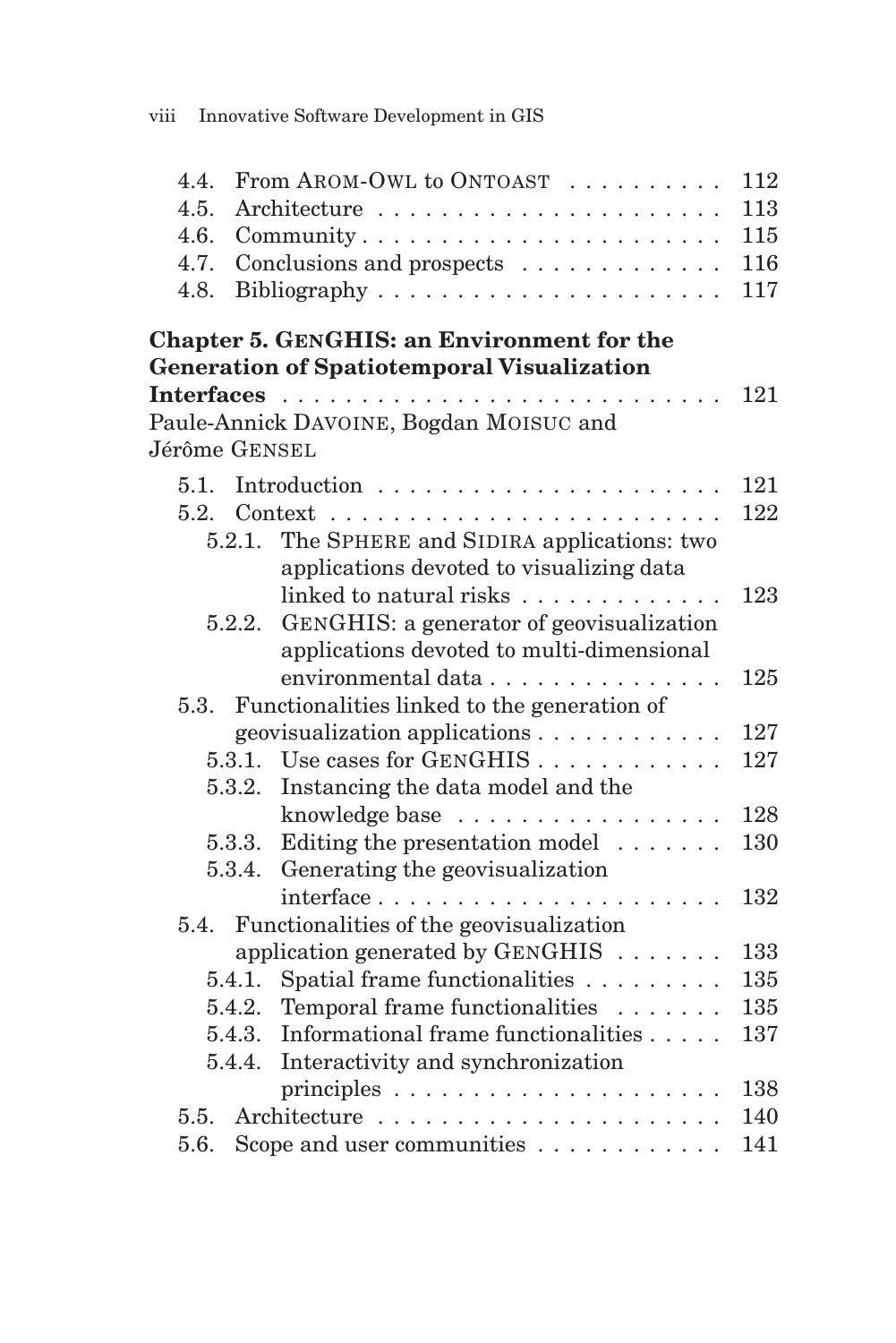|      | 5.6.1. Natural risks: a privileged scope $\dots \dots$       | 141 |
|------|--------------------------------------------------------------|-----|
|      | 5.6.1.1. The SIHREN application $\ldots \ldots$              | 142 |
|      | 5.6.1.2. The MOVISS application $\ldots \ldots$              | 144 |
|      |                                                              | 146 |
| 5.7. | Conclusion and perspectives                                  | 147 |
| 5.8. | Acknowledgments                                              | 148 |
| 5.9. |                                                              | 149 |
|      | <b>Chapter 6. GEOLIS: a Logical Information System</b>       |     |
|      | to Organize and Search Geo-Located Data                      | 151 |
|      | Olivier BEDEL, Sébastien FERRÉ and Olivier RIDOUX            |     |
| 6.1. |                                                              | 151 |
| 6.2. | Background history                                           | 152 |
| 6.3. | Main functionalities and use cases                           | 153 |
|      | Geographical data visualization and<br>6.3.1.                |     |
|      | $exploration \ldots \ldots \ldots \ldots \ldots \ldots$      | 156 |
|      | 6.3.1.1. Virtual layers: queries and                         |     |
|      | extensions                                                   | 157 |
|      | 6.3.1.2. Visualizing a virtual layer: map and                |     |
|      | navigation index                                             | 158 |
|      | 6.3.1.3. Building and transforming virtual                   |     |
|      | layers: navigation links                                     | 163 |
|      | Representation of geographical data and<br>6.3.2.            |     |
|      | spatial reasoning $\ldots \ldots \ldots \ldots$              | 168 |
|      | 6.3.2.1. Representing spatial properties                     | 169 |
|      | 6.3.2.2. Representing spatial relations $\dots \dots$        | 172 |
|      | 6.3.3. Use cases $\dots \dots \dots \dots \dots \dots \dots$ | 174 |
|      | 6.3.3.1. Direct search                                       | 175 |
|      | 6.3.3.2. Targeted search $\ldots \ldots \ldots \ldots$       | 176 |
|      | 6.3.3.3. Exploratory search $\ldots \ldots \ldots \ldots$    | 177 |
|      | 6.3.3.4. Knowledge search $\ldots \ldots \ldots \ldots$      | 180 |
| 6.4. |                                                              | 182 |
| 6.5. | Users and developers                                         | 184 |
| 6.6. |                                                              | 186 |
| 6.7. |                                                              | 186 |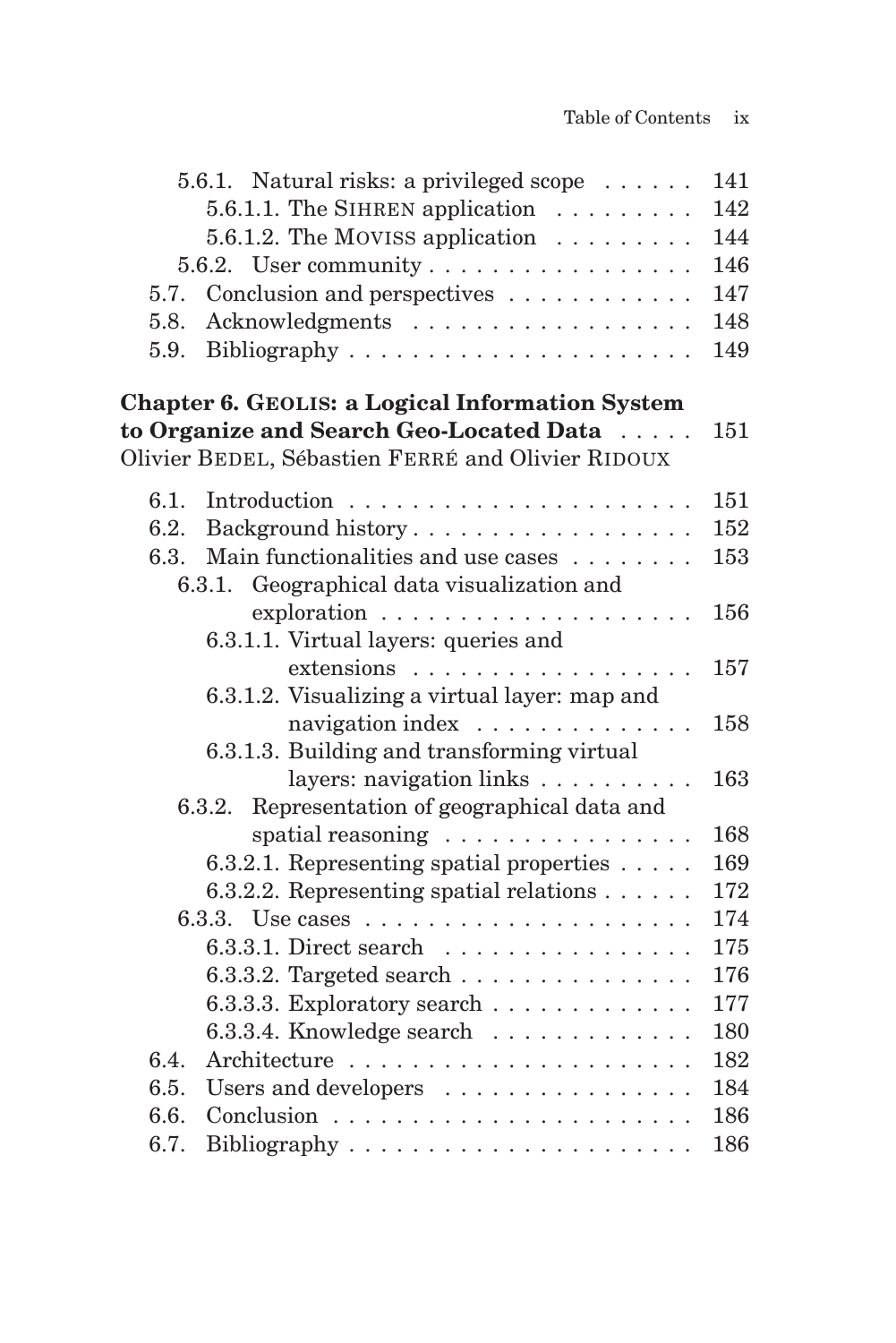| <b>Chapter 7. GENEXP-LANDSITES: a 2D</b>                                  |     |
|---------------------------------------------------------------------------|-----|
| <b>Agricultural Landscape Generating Piece of</b>                         |     |
|                                                                           | 189 |
| Florence LE BER and Jean-François MARI                                    |     |
| 7.1.                                                                      | 189 |
| 7.2.<br>$Context \ldots \ldots \ldots \ldots \ldots \ldots \ldots \ldots$ | 190 |
| Major functionalities<br>7.3.                                             | 193 |
| Point generation<br>7.3.1.                                                | 194 |
| Field pattern simulation<br>7.3.2.                                        | 194 |
| 7.3.2.1. Voronoï diagrams                                                 | 195 |
| 7.3.2.2. Random rectangular tesselation                                   | 196 |
| 7.3.3. Cropping pattern simulation                                        | 198 |
| 7.3.3.1. Stationary method                                                | 198 |
| 7.3.3.2. Taking into account succession                                   |     |
|                                                                           | 199 |
| $7.3.3.3$ . Future changes $\dots \dots \dots \dots \dots$                | 199 |
| Post-production, spatial analysis, and<br>7.3.4.                          |     |
| formats                                                                   | 200 |
| 7.3.4.1. Post-production $\ldots \ldots \ldots \ldots$                    | 200 |
| $7.3.4.2.$ Spatial analysis $\ldots \ldots \ldots \ldots$                 | 200 |
| 7.3.4.3. Formats, import, and export                                      | 201 |
| 7.4.                                                                      | 201 |
| 7.5.                                                                      | 204 |
| The application Core<br>7.5.1.                                            | 205 |
| Separating graphical classes from<br>7.5.2.                               |     |
| business classes                                                          | 205 |
| The plugin system $\dots \dots \dots \dots$<br>7.5.3.                     | 206 |
| 7.5.4.                                                                    | 206 |
| Communities<br>7.6.                                                       | 207 |
| 7.7.                                                                      | 209 |
| Acknowledgments<br>7.8.                                                   | 209 |
| 7.9.                                                                      | 210 |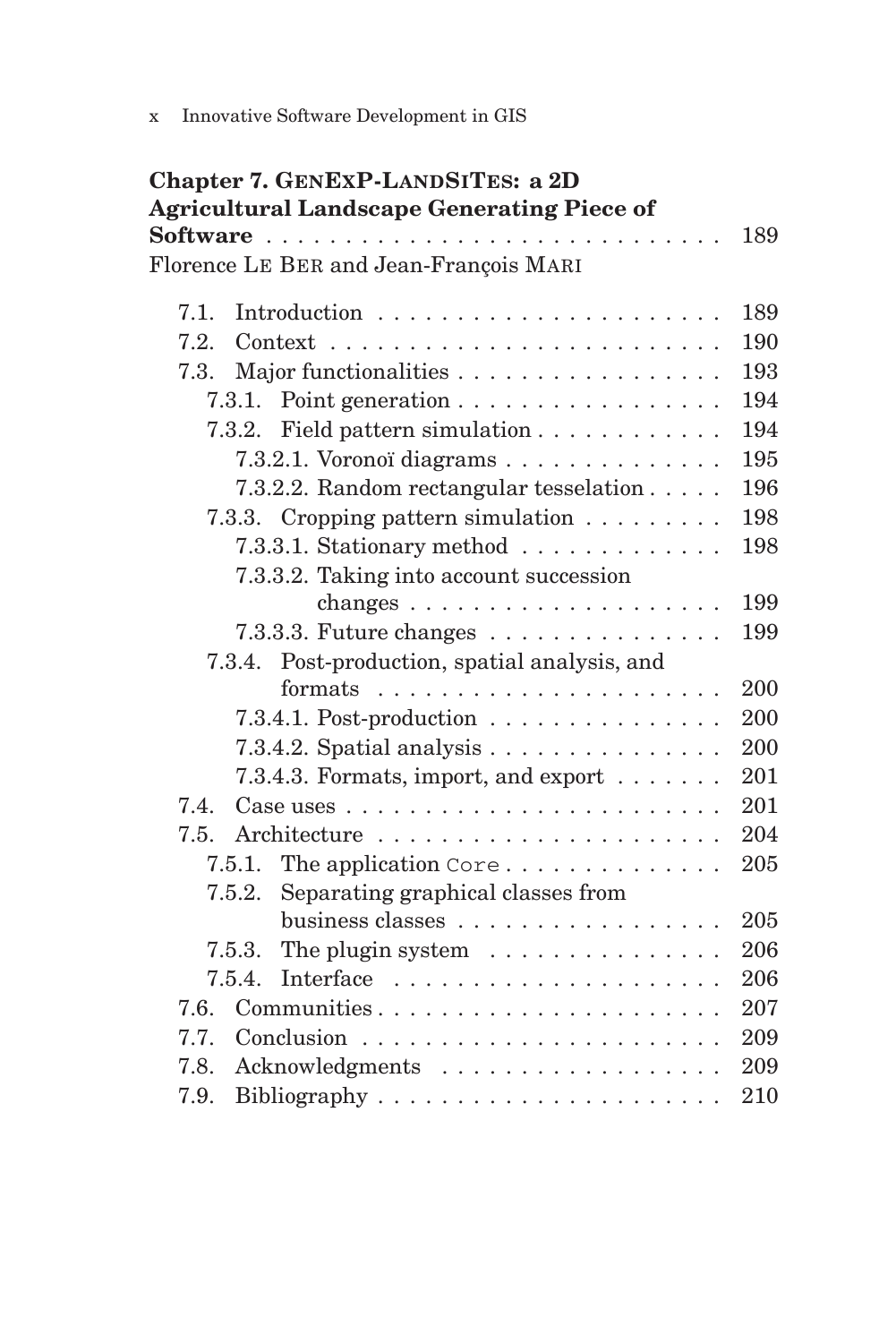| <b>Chapter 8. MDWEB: Cataloging and Locating</b>                          |     |
|---------------------------------------------------------------------------|-----|
| Environmental Resources                                                   | 215 |
| Jean-Christophe DESCONNETS and Thérèse LIBOUREL                           |     |
| 8.1.                                                                      | 215 |
| 8.2.<br>$Context \ldots \ldots \ldots \ldots \ldots \ldots \ldots \ldots$ | 216 |
| 8.2.1.                                                                    | 216 |
| 8.2.2.                                                                    | 218 |
| Major functionalities and case uses<br>8.3.                               | 220 |
| Matching roles and functionalities<br>8.3.1.                              | 221 |
| 8.4. Cataloging functionality                                             | 224 |
| Notion of metadata<br>8.4.1.                                              | 225 |
| 8.4.2.<br>Notion of metadata profile                                      | 226 |
| A simplified view of cataloging<br>8.4.3.                                 | 228 |
| Cataloging in a multiuser context $\dots \dots$<br>8.4.4.                 | 232 |
| Cataloging extensions<br>8.4.5.                                           | 234 |
| 8.4.5.1. Help for metadata input $\ldots \ldots$                          | 234 |
| 8.4.5.2. Metadata exchange                                                | 236 |
| Locating functionality $\dots \dots \dots \dots \dots$<br>8.5.            | 238 |
| Local and distant metadata querying<br>8.5.1.                             | 241 |
| Monolingual or multilingual querying $\ldots$<br>8.5.2.                   | 241 |
| Administration functionality<br>8.6.                                      | 244 |
| 8.7.                                                                      | 247 |
| 8.8.                                                                      | 249 |
| 8.9.                                                                      | 251 |
|                                                                           | 253 |
| <b>Chapter 9. WEBGEN: Web Services to Share</b>                           |     |
| Cartographic Generalization Tools                                         | 257 |
| Moritz NEUN, Nicolas REGNAULD and Robert WEIBEL                           |     |
|                                                                           |     |
| 9.1.                                                                      | 257 |
| Historical background<br>9.2.                                             | 258 |
| Major functionalities<br>9.3.                                             | 262 |
| Uploading software tools<br>9.3.1.                                        | 262 |
| Requesting a service<br>9.3.2.                                            | 263 |
| Cataloging and discovering services<br>9.3.3.                             | 264 |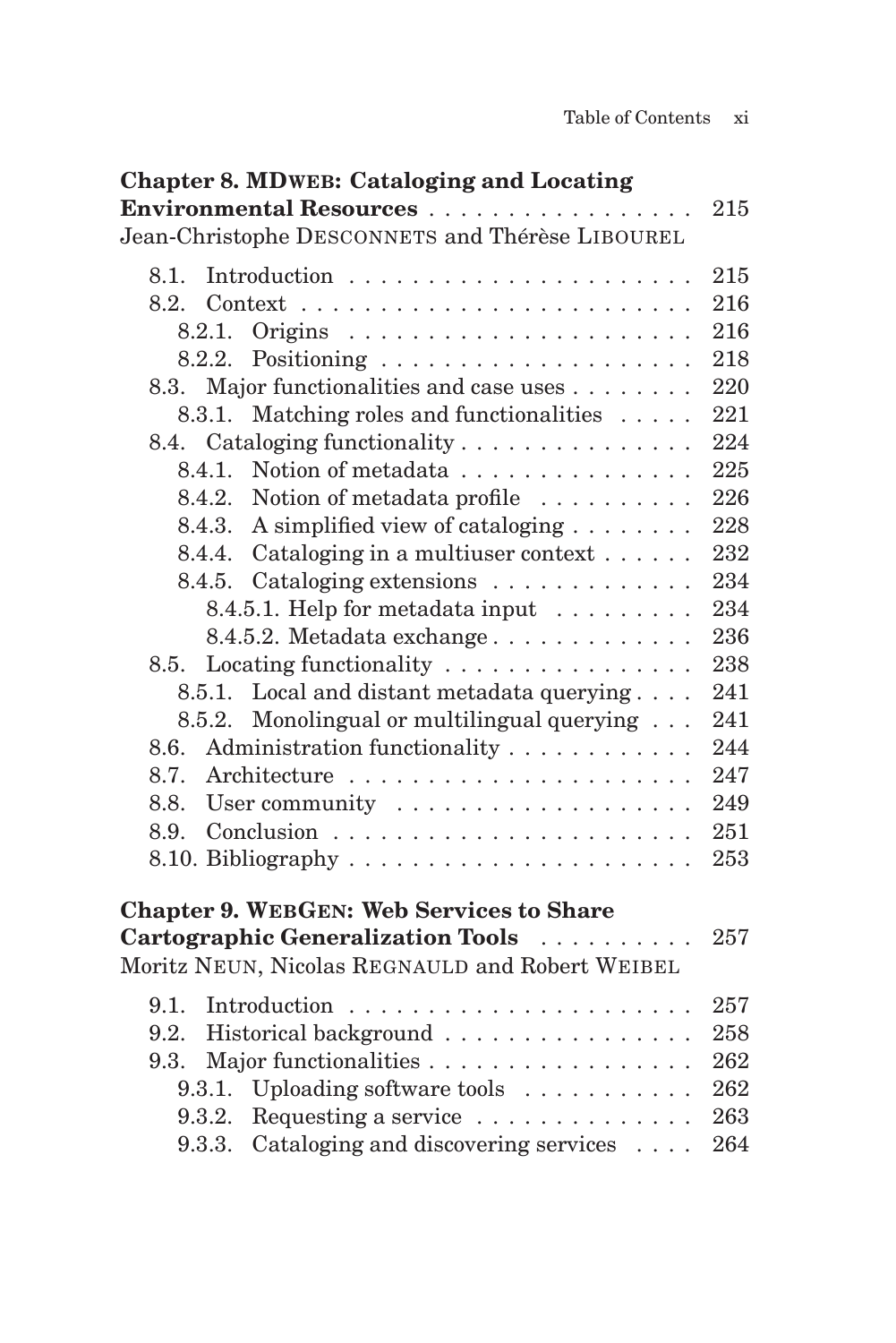| 9.4.                                                                                                                                             | 265 |
|--------------------------------------------------------------------------------------------------------------------------------------------------|-----|
| $9.4.1.$ Usage                                                                                                                                   | 265 |
| 9.4.1.1. Interactive mode                                                                                                                        | 265 |
| 9.4.1.2. Automatic mode                                                                                                                          | 266 |
| 9.4.2. User types $\dots \dots \dots \dots \dots \dots$                                                                                          | 267 |
| $9.4.2.1.$ Researchers                                                                                                                           | 267 |
| 9.4.2.2. Cartographic institutions (Institut                                                                                                     |     |
| Géographique National - IGN and                                                                                                                  |     |
| $others)$                                                                                                                                        | 271 |
| $9.4.2.3.$ GIS providers                                                                                                                         | 271 |
| 9.5.                                                                                                                                             | 273 |
| 9.5.1. WEBGEN services access                                                                                                                    | 273 |
| A standard data model for<br>9.5.2.                                                                                                              |     |
| generalization services                                                                                                                          | 274 |
| Associated communities<br>9.6.                                                                                                                   | 276 |
| 9.6.1.                                                                                                                                           | 276 |
| 9.6.2.                                                                                                                                           | 276 |
| 9.6.3.                                                                                                                                           | 276 |
| Conclusion and outlook<br>9.7.                                                                                                                   | 277 |
| Acknowledgments<br>9.8.                                                                                                                          | 279 |
| 9.9.                                                                                                                                             | 279 |
| PART 2. SUMMARY AND SUGGESTIONS                                                                                                                  | 283 |
| <b>Chapter 10. Analysis of the Specificities of</b><br><b>Software Development in Geomatics Research</b><br>Florence LE BER and Bénédicte BUCHER | 285 |
| 10.1. Origin and motivations                                                                                                                     | 286 |
| 10.1.1. Targeted users and uses $\dots \dots \dots$                                                                                              | 286 |
| 10.1.2. Motivations and foundations                                                                                                              | 287 |
| 10.2. Major functionalities, fields, and reusability                                                                                             | 288 |
| 10.2.1. Functionalities                                                                                                                          | 288 |
|                                                                                                                                                  | 289 |
| 10.2.3. Reusability $\ldots \ldots \ldots \ldots \ldots \ldots$                                                                                  | 291 |